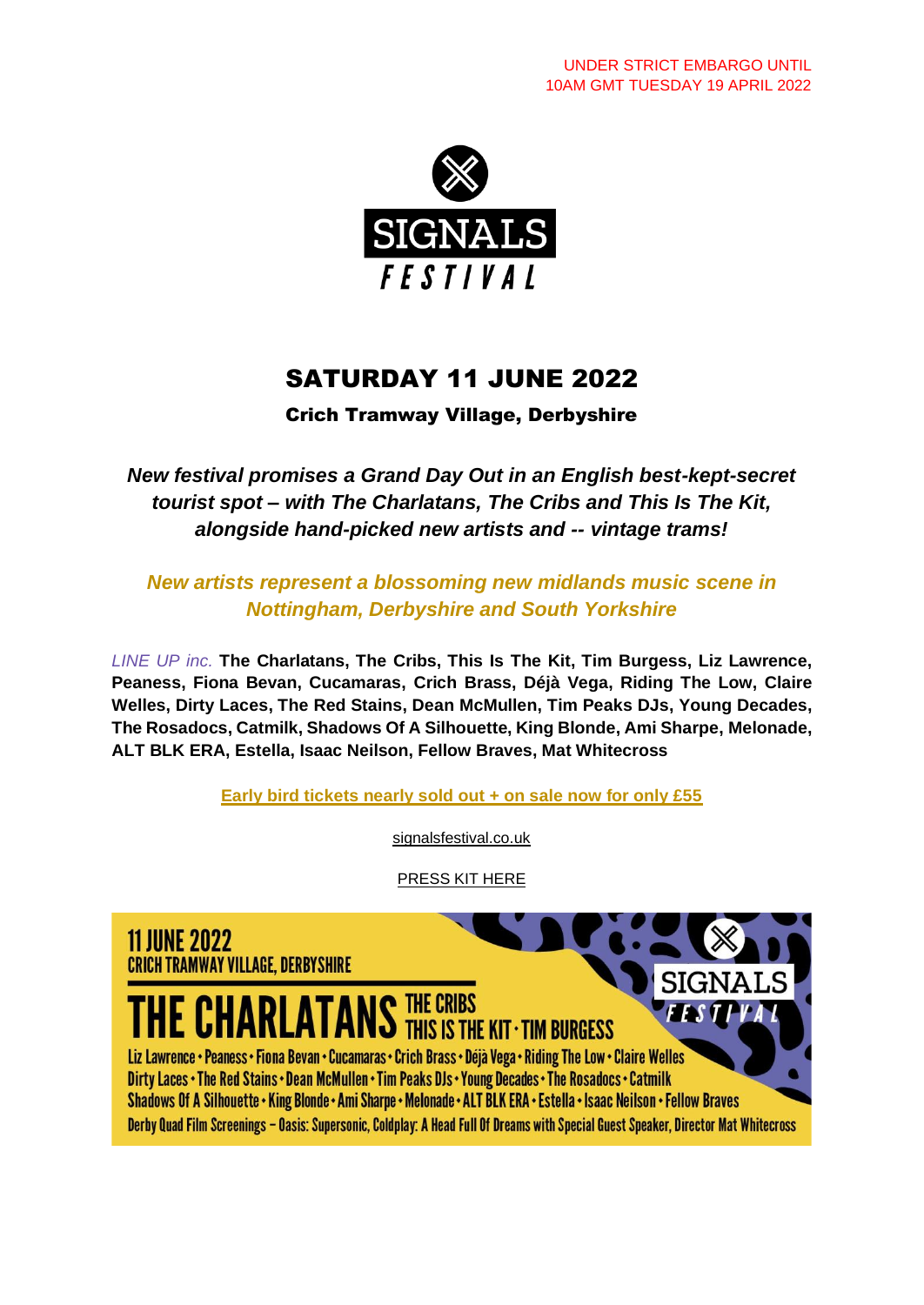**SIGNALS Festival** – the totally unique one-day festival with headline act The Charlatans– is delighted to announce line-up additions inc. **This Is The Kit, Fiona Bevan, Crich Brass, Riding The Low, The Rosadocs, Catmilk, Shadows Of A Silhouette, Melonade, ALT BLK ERA, Estella, Isaac Neilson and Fellow Braves**, taking place on **Saturday 11 June 2022, at Crich Tramway Village, Derbyshire**. Celebrating music of the future in a world of the past. **First Release tickets are £55 and on sale [here.](https://signalsfestival.co.uk/tickets/)**

Debuting in 2022, SIGNALS offers festival-goers a different kind of experience, stepping back in time to the Victorian village and light-transit-enthusiast-nirvana of Derbyshire's Crich Tramway Village. A spectacular one-day bash, it's that most British of institutions – the summer day trip – turned up to 11.

Festival-goers will find themselves in the heart of one of England's best-kept secrets, the picturesque Derwent Valley. Home of Crich Tramway Village, a unique and beautiful venue set in the Derbyshire countryside.

It's really a perfect setting for a festival with The Charlatans at its heart. Because they, too, have always been a bit different – too Cheshire to truly be Manchester; cool older brothers of the Britpop kids; survivors of the landfill years. Now, with their seminal album **Tellin' Stories celebrating its 25th anniversary**, they remain in a league of their own, a band whose own story is one of triumph over tragedy and tenacity over turbulence. And now: trams. Their headline set is sure to be the ultimate experience for fans. Plus! SIGNALS will mark a very rare occasion where you can catch The Charlatans and Tim Burgess (solo) in the same day.



**Tim Burgess**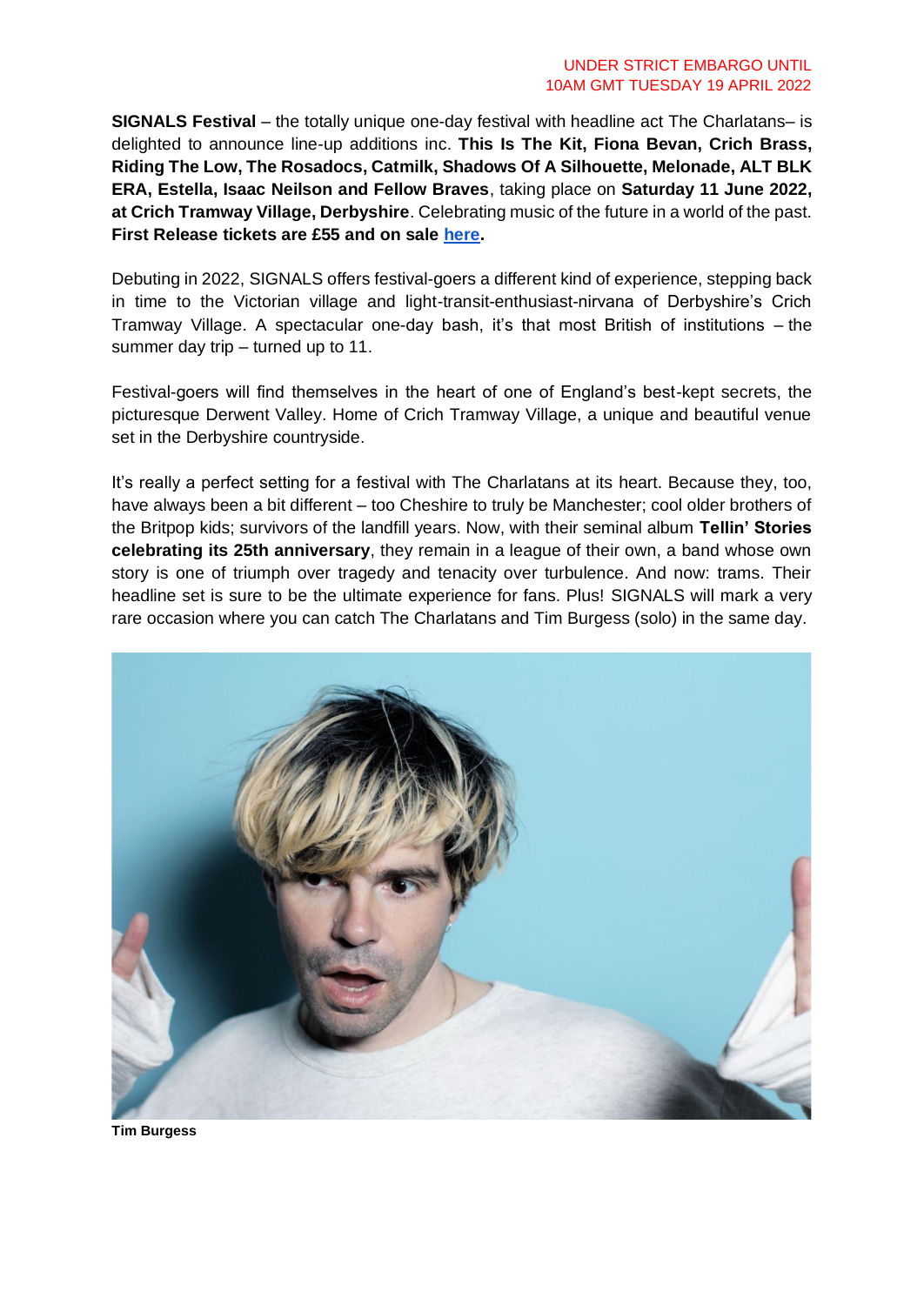The artists joining the line-up represent the cutting edge and the classic. What does that mean in practical terms? It means Nottingham sisters **ALT BLK ERA** sharing their voice for change but also it means **Crich Brass** opening up the main Labyrinth stage, with some classic songs.

The additions celebrate artists from a difficult-to-pigeonhole region that's always punched in pop's big leagues, taking in acts from Nottingham, Sheffield and Derby among those from (a little) further afield.

The new names are offbeat singer-songwriters **This Is The Kit**, **Fiona Bevan** and **Estella**, 4 piece folk/ grunge band **Catmilk**, Sheffield indie upstarts **The Rosadocs**, guitar-slingers **Shadows Of A Silhouette**, Buxton's **Isaac Neilson**, indie-rockers **Melonade** and new alt-folk project **Fellow Braves**.

They join previously announced acts including **The Charlatans**, **The Cribs**, **Tim Burgess** (solo), **Liz Lawrence**, **Peaness** and more on a line-up put together to celebrate a brand new generation of talent alongside the big names. If you leave buzzing about finding your new favourite band while idly humming *One To Another*, then it's worked.

A mixed-arts event, accomplished British **director Mat Whitecross** will be on-site to talk about his work in the fuzzy space between music and film and introduce his Oasis movie *Supersonic* and Coldplay's film *A Head Full of Dreams.* And there will also be a screening of the cult British comedy-horror movie *Sightseers* by acclaimed director Ben Wheatley. Why? Because the film used Crich Tramway Village as one of its locations.

There'll also be a pop-up of the travelling **Tim Peaks Diner** hosting gigs and DJ sets, as well as an all-new live, **in person version of Tim's Twitter Listening Parties.**

Billed as a **family-friendly festival**, SIGNALS welcomes little ones and big ones for **fun-filled tram rides**, an adventure playground for them to let off steam and programme of activities to keep everyone entertained.

SIGNALS is a one-day festival, but there are plenty of options to stay locally and appreciate good old Derbyshire hospitality.

## **Signals Festival Directors, Gareth Murfin and Anthony Clements, say -**

*"We've been planning this for three years now and the result is something really unique that we're proud of. Where else can you get a vintage tram ride across the Festival site?! Now we just can't wait for everyone to come and enjoy what we've been planning.* 

*We fell in love with this charming venue as soon as we saw it, so to be able to programme some of our favourite established artists, alongside some incredible emerging talent that we've unearthed locally in the regions, is something very special for us.* 

*Expect a beautiful and relaxed setting, where you can take time to explore the Victorian village, before hopping on a tram up to the music stages."*

It will, we hope, be a grand day out.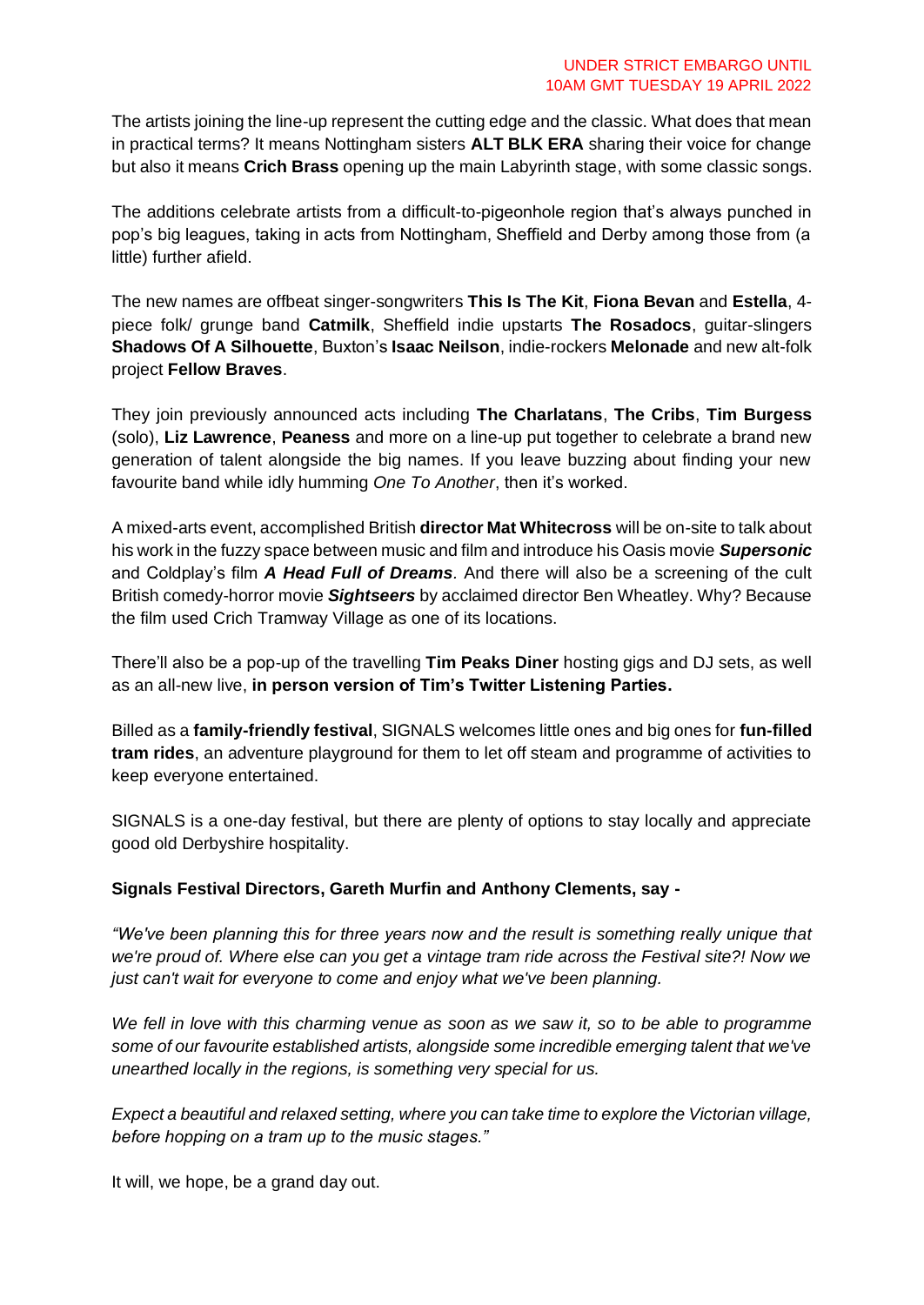**SIGNALS Festival will take place on Saturday 11 June 2022, at Crich Tramway Village, Derbyshire, tickets are £55 and on sale [here.](https://signalsfestival.co.uk/tickets/)**



**Crich Tramway Village, Derbyshire**

ENDS

## **[signalsfestival.co.uk](http://signalsfestival.co.uk/)**

**@** [@signalsfestivalsuk](https://www.instagram.com/signalsfestivalUK/)  $\mathbf{O}_\text{\tiny\textcircled{\tiny{asignal}}}$ 

#signalsfestival

For press images please see [here](https://drive.google.com/drive/folders/1KhUqYZdp5oHVoB789YId1c8sGhtascn7?usp=sharing)

For more information please get in touch with [Jessica@signalsfestival.co.uk](mailto:Jessica@signalsfestival.co.uk)

## IN PARTNERSHIP WITH